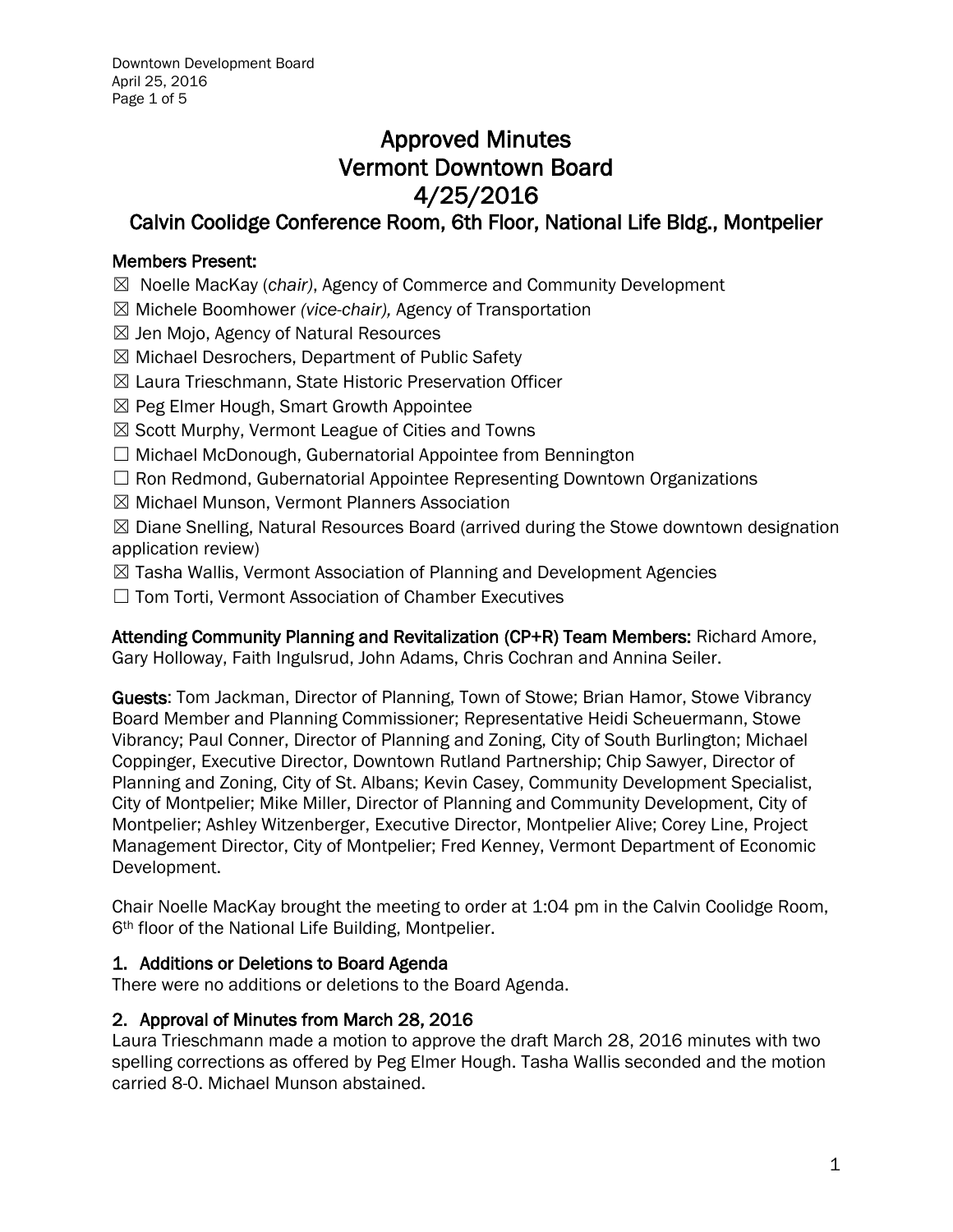Downtown Development Board April 25, 2016 Page 2 of 5

# 3. Public Comment Period

Noelle MacKay opened the meeting to public comment: there were no comments.

#### 4. Village Center Designation – Richard Amore

#### Renewal and Boundary Amendment (1)

#### Stowe Village Center

The complete application for renewal of village center designation for Stowe village center was presented to the Board. The town is requesting an amendment to the designated village boundary to exclude the upper village which is being proposed as a designated downtown. Staff recommends proceeding with approval of the boundary amendment and the application for renewal of the village center designation for Stowe village center. Tom Jackman, Director of Planning and Brian Hamor, Stowe Vibrancy Board member discussed revitalization efforts, the new public safety building, and planned sidewalk improvements in the village center.

Peg Elmer Hough made a motion to approve renewal of village center designation for Stowe village center with the amended boundary. Michael Munson seconded and the motion carried 8-0. Tasha Wallis abstained.

# 5. Downtown Designation  $-1$  – Gary Holloway

#### Stowe

Gary Holloway presented the complete application for downtown designation from the Town of Stowe. The application is complete and all requirements have been met. Staff recommends proceeding with approval of downtown designation. Staff worked closely with the community to create a boundary that meets the statutory definition, removing a portion of neighborhood in the northeast corner, the elementary school, ice arena, and recreational center which had all been part of the original village center designation. Gary continued by highlighting various revitalization efforts in the downtown and offering a brief history of the designation process. Tom Jackman, Brian Hamor, and Heidi Scheuermann discussed revitalization efforts, future plans and, at the request of Board members, provided a detailed explanation of the boundary. It was noted that the town and downtown organization are working in close partnership. A strong indicator of future success was the fact that the town has funded the executive director position. In other communities, this strong partnership with the municipality improves coordination and allowes the downtown group to spend less time fundraising for salaries and more time addressing community priorities.

Michael Munson made a motion to approve downtown designation for the Town of Stowe. Laura Trieschmann seconded and the motion carried 9-0. Tasha Wallis abstained.

# 6. Village Center Designation – Richard Amore

# Renewal Applications (2)

# Belmont Village Center

The complete application for renewal of village center designation for Belmont village center in the Town of Mount Holly was presented to the Board. The designated boundary was not altered and the map was updated to meet program standards. Staff recommends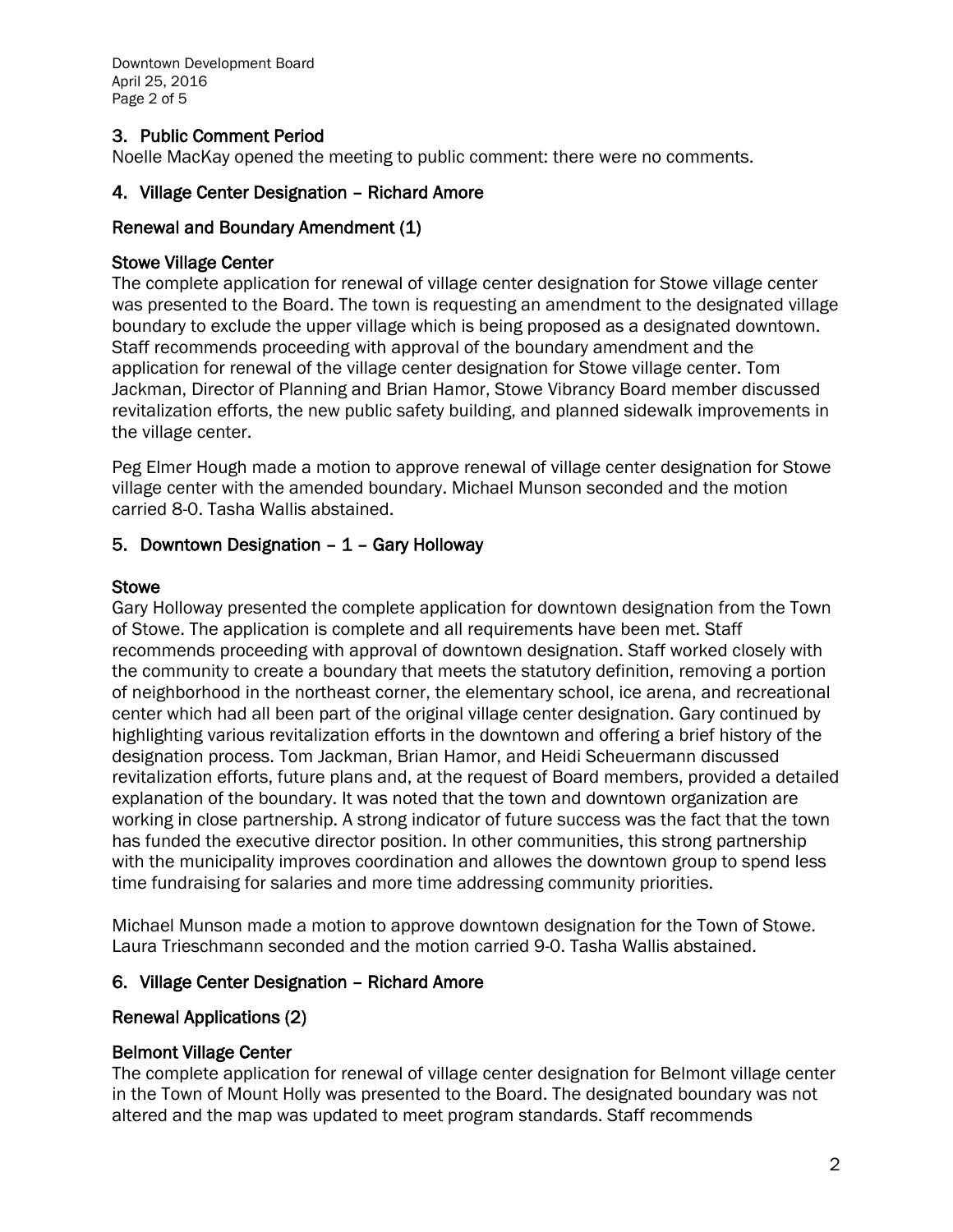Downtown Development Board April 25, 2016 Page 3 of 5

proceeding with approval of the application for renewal of the village center designation for Belmont village center.

Scott Murphy made a motion to approve renewal of village center designation for Belmont village center and Tasha Wallis seconded. The motion carried 10-0.

#### Weston Village Center

Richard presented the complete application for renewal of village center designation for Weston village center. The designated boundary was not altered and the map was updated to meet program standards. Staff recommends proceeding with approval of the application for renewal of the village center designation for Weston.

Peg Elmer Hough made a motion to approve renewal of village center designation for Weston village center and Michael Desrochers seconded. The motion carried 10-0.

# De-Designations (1)

#### Saxtons River Village Center

The Town of Rockingham's Town Plan does not currently meet statutory requirements and therefore an application for renewal of village center designation for Saxtons River was not submitted. The town is working to update their plan and intends to reapply for designation in the fall of 2016. Staff recommends that the Board proceed with de-designation.

Michael Munson made a motion to de-designate Saxtons River village center, urging the community to consider reapplying in the future. Michele Boomhower seconded and the motion carried 10-0.

#### 7. South Burlington New Town Center and Neighborhood Development Area Designation Boundary Amendments

The City of South Burlington submitted a boundary amendment request for its neighborhood development area designation (awarded May 2014) and the new town center designation (renewed July 2015). Staff recommends approval of the boundary amendment request for both new town center and neighborhood development area designations and an update of the renewal timeframe to require renewal 5 years from the amendment date. Faith Ingulsrud presented the staff review of the new town center designation and John Adams presented the review of the neighborhood development area requirements.

Paul Conner, Planning and Development Director discussed the vision for City Center and addressed Board questions regarding the boundary amendments. He noted that if the boundary amendment is approved the city would seek to expand the existing tax increment financing (TIF) district as well. Board discussed the exclusion of properties on the south end of Dorset Street, the future of the Marcotte Central School, the prioritization of a town library, and the possibilities for the University Mall property.

Michele Boomhower made a motion to approve the new town center and neighborhood development area boundary amendments and update the renewal timeframe. Peg Elmer Hough seconded and the motion carried 10-0.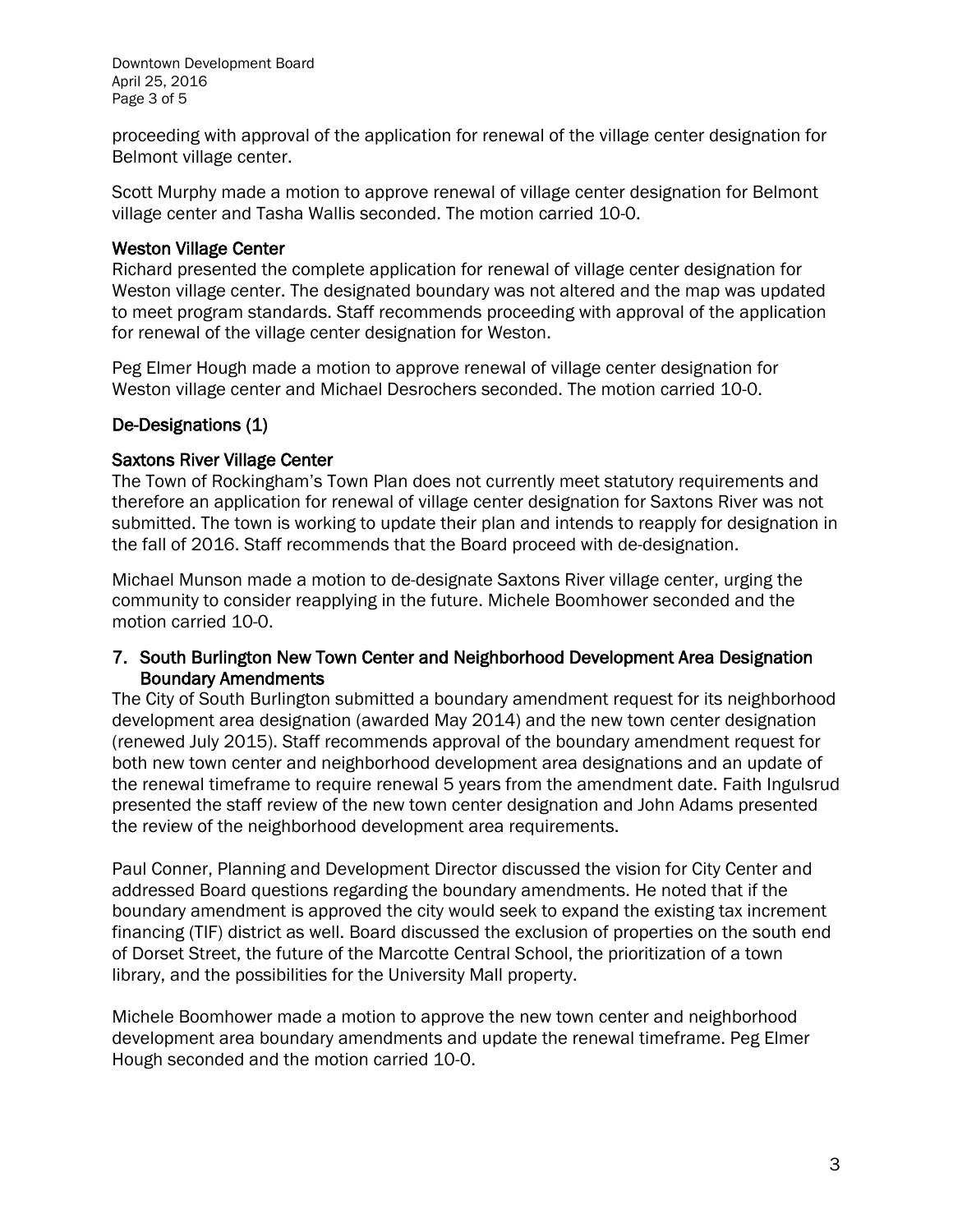# 8. Downtown Transportation Fund Grants – 8 – Gary Holloway

Board members reviewed and individually scored all Downtown Transportation Fund grant applications prior to the meeting. Gary Holloway presented the tallied and ranked scores of the eight eligible applications requesting a total of \$476,260 for an available \$351,185 in funding. A lengthy discussion ensued and Board members expressed some confusion regarding the grant request and budget for the Morristown application. The total project cost and funds in hand suggest that the town did not require \$18,860 as requested. The suggestion was made that the application should be excluded from consideration due to budget inconsistencies. Discussion ensued and members suggested fully funding the applications from Montpelier, Poultney, Rutland, St. Albans and Vergennes and offering the remaining funds to Morristown. The Board requested that staff consult with the town to clarify and correct budget inconsistencies. Concerns over the status of Morristown's bylaws that meet the statutory planning commitment [V.S.A 24 Section 2793 (b)(1)] required for downtown designation were also noted. In fairness to other applicants with bylaws that met the legal requirements, the Board conditioned the award upon the applicant's submission of evidence that their local bylaws comply with state law.

Michele Boomhower made a motion to fully fund the Downtown Transportation Fund grants for Montpelier, Poultney, Rutland, St. Albans, and Vergennes. Michael Munson seconded and the motion carried 10-0.

Michael Munson made a motion that staff consult with the Town of Morristown to clarify the budget discrepancy in the application and award \$10,115 in Downtown Transportation Funds. Peg Elmer Hough made a friendly amendment that the award be conditioned on the submission of adopted bylaws that meet the planning commitment requirements for downtown designation. Michael Munson accepted the amendment to the motion and Laura Trieschmann seconded. The motion carried 8-0. Tasha Wallis and Michael Desrochers abstained.

The Board briefly discussed the application and review process. Board members raised concerns that the same municipalities were routinely funded. Noelle suggested that staff provide scoring analysis for the last 2-3 years so that the Board could explore this issue further. Members also noted that the comments from VTrans could have been more targeted and consistent. Staff agreed that developing technical review guidance would improve the quality of VTrans' input in future rounds. Lastly, the Board suggested that the scoring criteria could include stormwater as an example of community impact. Staff thanked the Board for their feedback and will set aside time at the next meeting to review the data and analysis of past scoring rounds and discuss further refinements to the process.

# 9. Electric Vehicle Charging Station Grants - 1 - Gary Holloway

The Agency of Natural Resources has partnered with the Division of Community Planning & Revitalization and the Vermont Energy Investment Corporation to promote and install electric vehicle (EV) charging stations in Vermont's designated downtowns and village centers. This is the fourth round of grant applications with \$28,075 available in funding. This is not a competitive round as only one application from the Town of Johnson requesting \$7,653 was submitted. There are currently no existing EV charging stations in Johnson and the proposed location is in close proximity to major roads. Staff noted that the Village of